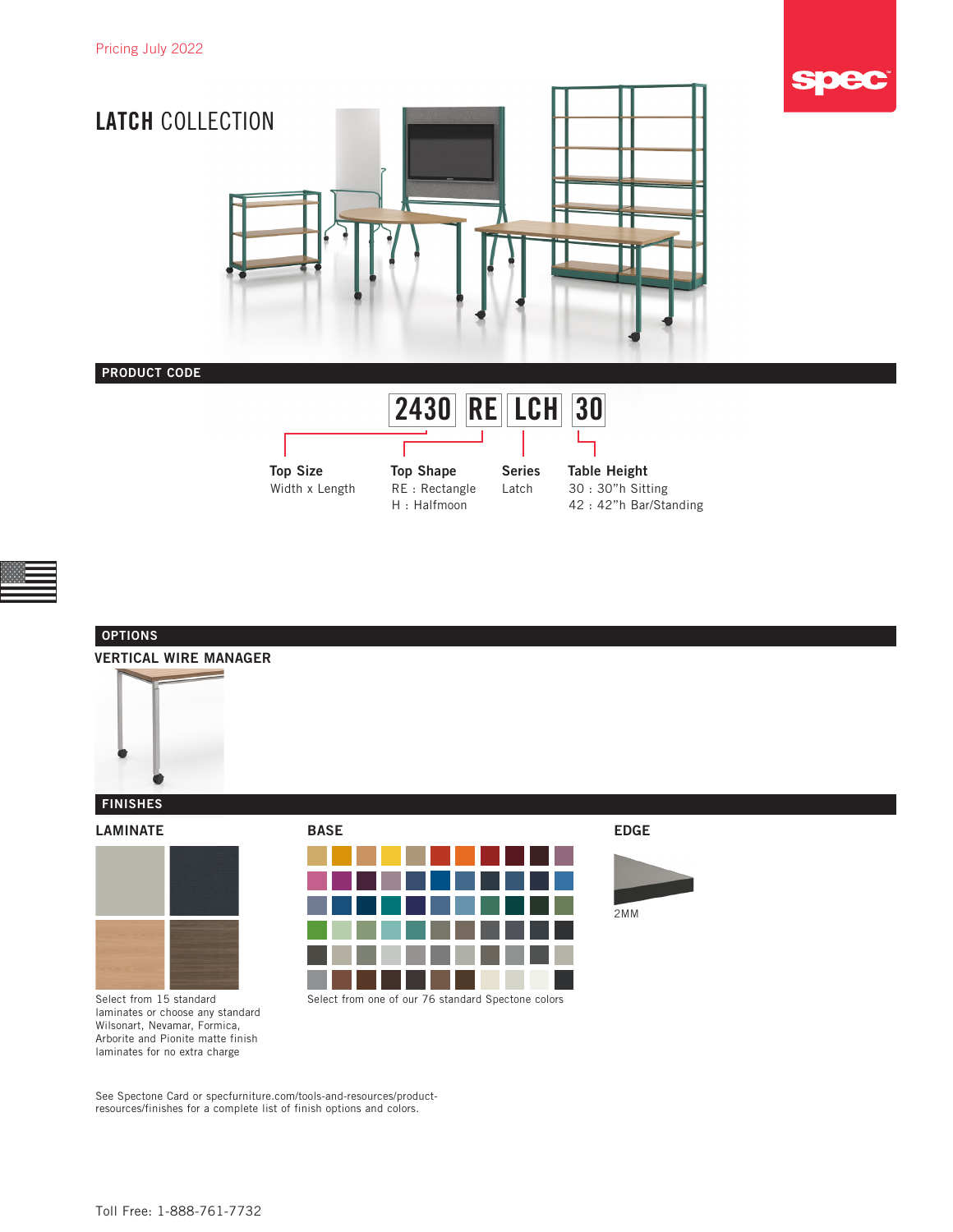## LATCH COLLECTION



**HOW TO ORDER** 



| Top Size and Shape | Top Type and Finish                                     | Edge Type and Finish | <b>Base Style and Finish</b> |
|--------------------|---------------------------------------------------------|----------------------|------------------------------|
| 36 x 96, Rectangle | Laminate, Wilsonart, Asian Night   2MM Bio Edge, Silver |                      | LCH30. Silver                |

### EDGE PROFILES

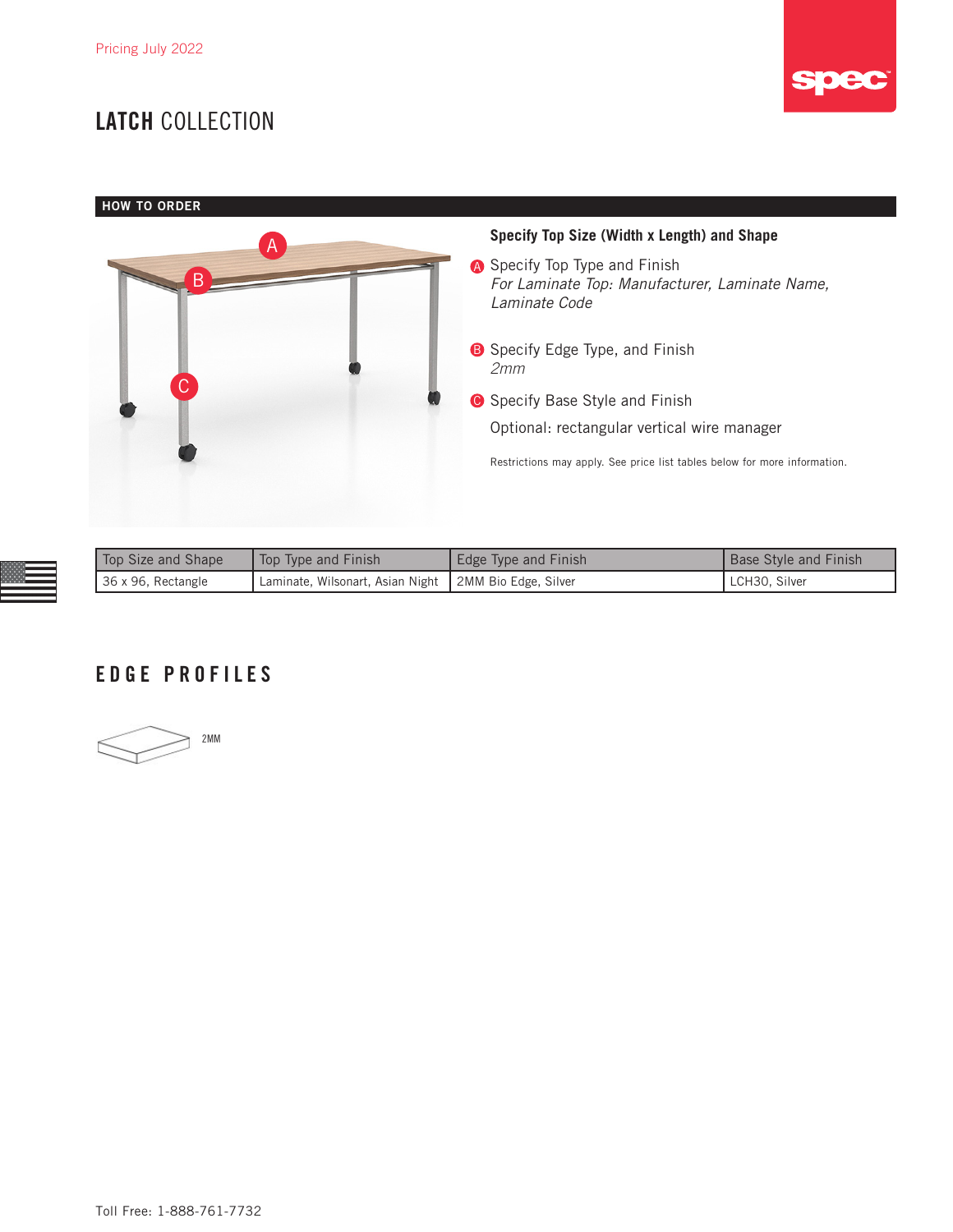**STATISTICS** 



### LATCH TABLES COLLABORATIVE

| <b>MODEL</b>     |            | <b>BASES</b> | <b>HEIGHT SPECIFICATIONS</b>     |                                  | <b>OPTIONS</b> | <b>LBS</b> |
|------------------|------------|--------------|----------------------------------|----------------------------------|----------------|------------|
|                  | Code       | Qty.         | 30H                              | 42H                              |                |            |
|                  |            |              | For laminate top and<br>2MM edge | For laminate top and<br>2MM edge |                |            |
| Halfmoon         |            |              |                                  |                                  |                |            |
| 24 X 48H         | LCH        | 1            | 985                              | 1504                             |                |            |
| 30 X 60H         | LCH        | 1            | 1256                             | 1775                             |                |            |
| 36 X 72H         | LCH        |              | 1802                             | 2353                             |                |            |
| 42 X 84H         | LCH        |              | 2207                             | 2758                             |                |            |
| Rectangle        |            |              |                                  |                                  |                |            |
| 24 X 42RE        | <b>LCH</b> | 1            | 1491                             | 1923                             |                |            |
| 24 X 48RE        | LCH        |              | 1491                             | 1923                             |                |            |
| 24 X 54RE        | LCH        |              | 1570                             | 2002                             |                |            |
| <b>24 X 60RE</b> | LCH        | 1            | 1570                             | 2002                             |                |            |
| 24 X 66RE        | LCH        |              | 2046                             | 2543                             |                |            |
| 24 X 72RE        | LCH        |              | 2046                             | 2543                             |                |            |
| 24 X 78RE        | LCH        |              | 2200                             | 2697                             |                |            |
| 24 X 84RE        | LCH        |              | 2200                             | 2697                             |                |            |
| <b>24 X 90RE</b> | LCH        |              | 2229                             | 2726                             |                |            |
| 24 X 96RE        | LCH        |              | 2229                             | 2726                             |                |            |



#### STANDARD FEATURES

- Select from 15 standard laminates or choose any standard Wilsonart, Nevamar, Formica, Arborite and Pionite matte finish laminates for no extra charge. For other laminate please contact the factory for pricing.
- Bases available in any Spectone color.
- Casters available as standard.
- 2mm edges available in 38 solid colors, and 9 woodgrain edges available.
- Two Latching mechanisms ship per product. Additional clips can be purchased for \$11 List each.
- Latches standard in black.

#### **OPTIONS**

- Magnetic wire manager available that attaches to leg, add \$121 List each.
- For all other accessories, including modesty panels or applicable Power & Data modules, please see Table Accessories Price List.
- Levellers available, specify at time of order.

#### **HOW TO ORDER**

| 1. Select Model<br>2. Select Base Height<br>3. Select Top Finish<br>4. Select Edge Style<br>5. Select Edge Finish<br>6. Select Base Finish |
|--------------------------------------------------------------------------------------------------------------------------------------------|
| <b>Example:</b> 18X48RE - LCH30 - 2MM -<br><b>BASE AND</b><br><b>HFIGHT</b>                                                                |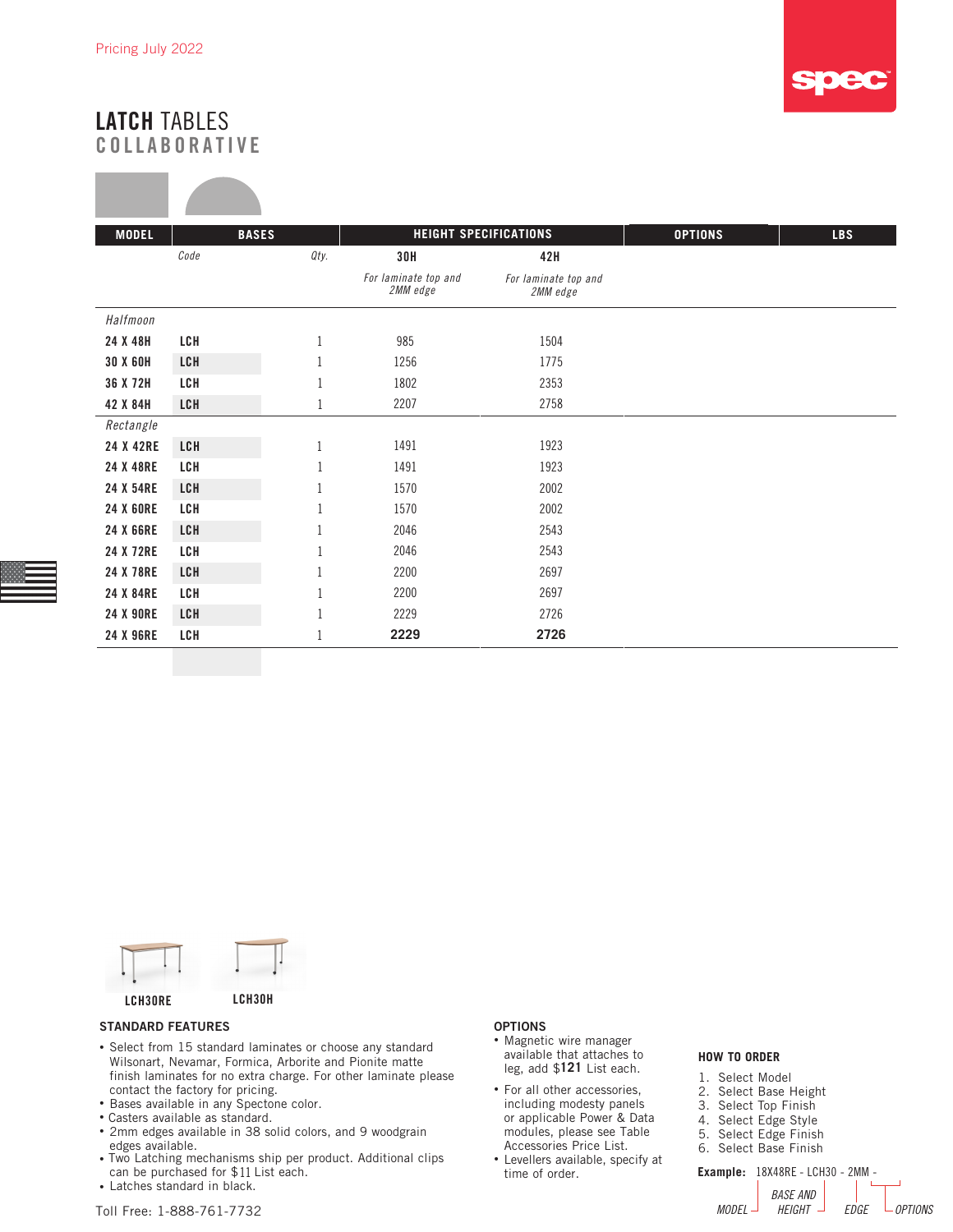

### LATCH TABLES COLLABORATIVE

| <b>MODEL</b>     | <b>BASES</b> |              | <b>HEIGHT SPECIFICATIONS</b>     |                                  | <b>OPTIONS</b> | <b>LBS</b> |
|------------------|--------------|--------------|----------------------------------|----------------------------------|----------------|------------|
|                  | Code         | Qty.         | <b>30H</b>                       | 42H                              |                |            |
|                  |              |              | For laminate top and<br>2MM edge | For laminate top and<br>2MM edge |                |            |
| Rectangle        |              |              |                                  |                                  |                |            |
| <b>30 X 42RE</b> | LCH          | $\mathbf{1}$ | 1556                             | 1988                             |                |            |
| <b>30 X 48RE</b> | LCH          | $\mathbf{1}$ | 1556                             | 1988                             |                |            |
| <b>30 X 54RE</b> | LCH          | $\mathbf{1}$ | 1633                             | 2065                             |                |            |
| <b>30 X 60RE</b> | LCH          | $\mathbf{1}$ | 1633                             | 2065                             |                |            |
| <b>30 X 66RE</b> | LCH          | $\mathbf{1}$ | 2147                             | 2644                             |                |            |
| <b>30 X 72RE</b> | LCH          | $\mathbf{1}$ | 2220                             | 2717                             |                |            |
| <b>30 X 78RE</b> | LCH          | $\mathbf{1}$ | 2510                             | 3007                             |                |            |
| <b>30 X 84RE</b> | LCH          | $\mathbf{1}$ | 2510                             | 3007                             |                |            |
| <b>30 X 90RE</b> | LCH          | $\mathbf{1}$ | 2537                             | 3034                             |                |            |
| <b>30 X 96RE</b> | LCH          | $\mathbf{1}$ | 2537                             | 3034                             |                |            |
| Rectangle        |              |              |                                  |                                  |                |            |
| 36 X 42RE        | LCH          | $\mathbf{1}$ | 1685                             | 2117                             |                |            |
| 36 X 48RE        | LCH          | 1            | 1717                             | 2149                             |                |            |
| 36 X 54RE        | LCH          | $\mathbf{1}$ | 1819                             | 2251                             |                |            |
| <b>36 X 60RE</b> | LCH          | $\mathbf{1}$ | 1842                             | 2274                             |                |            |
| <b>36 X 66RE</b> | LCH          | $\mathbf{1}$ | 2247                             | 2744                             |                |            |
| 36 X 72RE        | LCH          | 1            | 2298                             | 2795                             |                |            |
| 36 X 78RE        | LCH          | $\mathbf{1}$ | 2728                             | 3225                             |                |            |
| 36 X 84RE        | LCH          | $\mathbf{1}$ | 2728                             | 3225                             |                |            |
| <b>36 X 90RE</b> | LCH          | $1\,$        | 2739                             | 3236                             |                |            |
| <b>36 X 96RE</b> | LCH          | $\mathbf{1}$ | 2739                             | 3236                             |                |            |
| Rectangle        |              |              |                                  |                                  |                |            |
| 42 X 48RE        | LCH          | $\mathbf{1}$ | 2070                             |                                  |                |            |
| 42 X 54RE        | LCH          | $\mathbf{1}$ | 2080                             |                                  |                |            |
| <b>42 X 60RE</b> | LCH          | $\mathbf{1}$ | 2080                             |                                  |                |            |
| 42 X 66RE        | LCH          | $\mathbf{1}$ | 2660                             |                                  |                |            |
| 42 X 72RE        | LCH          | $\,1$        | 2671                             |                                  |                |            |
| 42 X 78RE        | LCH          | $\mathbf{1}$ | 3043                             |                                  |                |            |



#### STANDARD FEATURES

- Select from 15 standard laminates or choose any standard Wilsonart, Nevamar, Formica, Arborite and Pionite matte finish laminates for no extra charge. For other laminate please contact the factory for pricing.
- Bases available in any Spectone color.
- Casters available as standard.
- 2mm edges available in 38 solid colors, and 9 woodgrain edges available.
- Two Latching mechanisms ship per product. Additional clips can be purchased for \$11 List each.
- Toll Free: 1-888-761-7732 • Latches standard in black.

#### OPTIONS

- Magnetic wire manager available that attaches to leg, add \$121 List each.
- For all other accessories, including modesty panels or applicable Power & Data modules, please see Table Accessories Price List.
- Levellers available, specify at time of order.

#### **HOW TO ORDER**

*MODEL EDGE OPTIONS HEIGHT* **Example:** 36X48RE - LCH30 - 2MM - *BASE AND*  1. Select Model 2. Select Base Height 3. Select Top Finish 4. Select Edge Style 5. Select Edge Finish 6. Select Base Finish